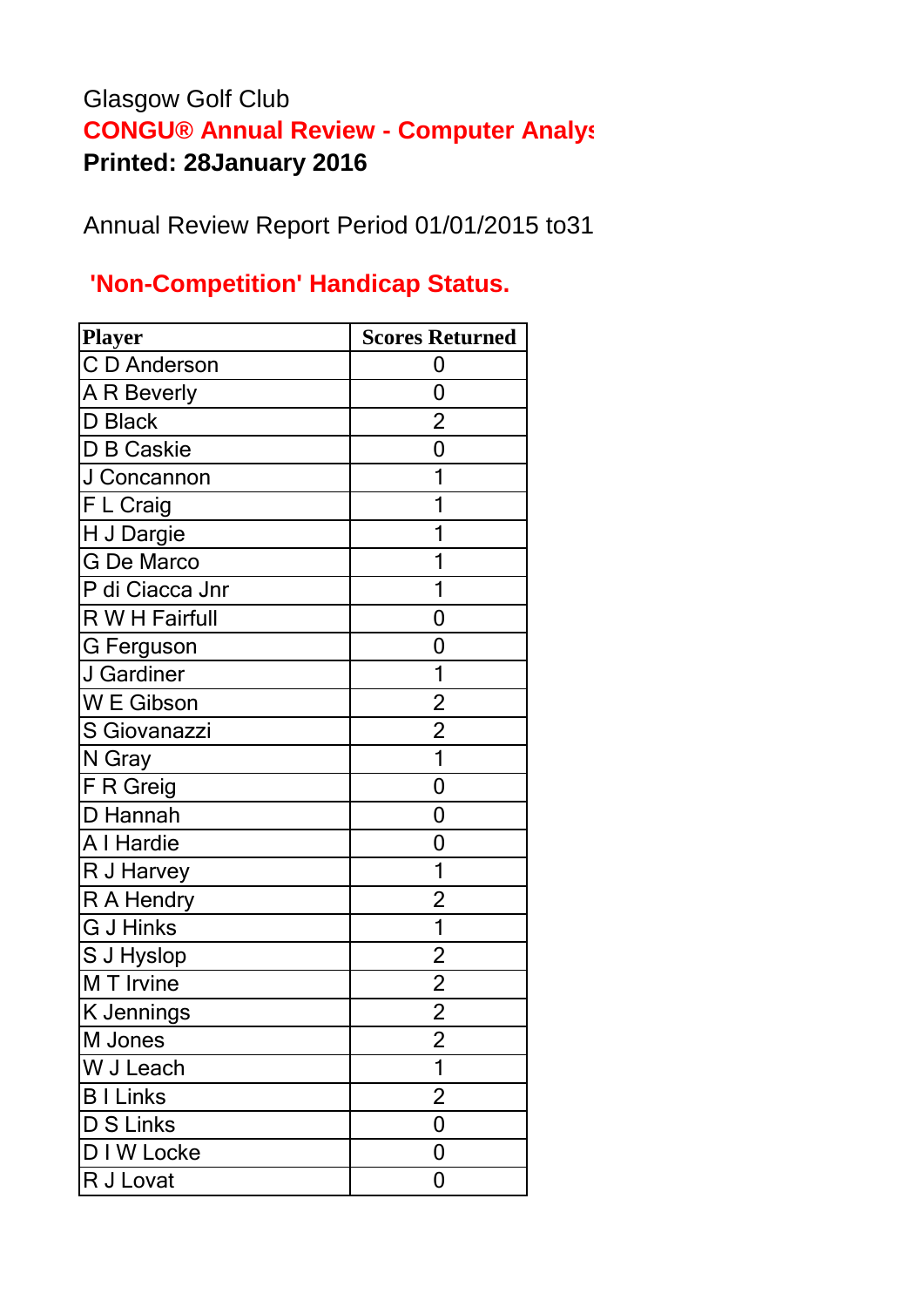| J G N MacGregor    | $\overline{2}$ |
|--------------------|----------------|
| <b>B R Mackie</b>  | 0              |
| D Mackinlay        | 1              |
| D R Macmillan      | $\overline{2}$ |
| S MacPherson       | 0              |
| F McCready         | 0              |
| J J McCready       | 1              |
| C G McKnight       | 1              |
| J McMahon          | 1              |
| L A McManus        | 1              |
| N McNeill          | 0              |
| A Moir             | $\overline{2}$ |
| R Mulholland       | 1              |
| A C Neilson        | 1              |
| J Neilson          | 0              |
| <b>G L Nicol</b>   | $\overline{2}$ |
| M I Raybould       | $\overline{0}$ |
| N D G Ritchie      | $\overline{2}$ |
| R S Robertson      | $\mathbf 0$    |
| J E Ryan           | 1              |
| P Santi            | $\overline{2}$ |
| A D D Sifton       | 1              |
| A G Simmers        | 1              |
| <b>S B Simmers</b> | 0              |
| D J Sinclair       | 0              |
| A D M Sloan        | $\overline{c}$ |
| M Sloane           | $\overline{2}$ |
| R I C Smith        | 0              |
| J R A Speirs       | 1              |
| A J Stewart        | 0              |
| A L Stewart        | 0              |
| <b>J R Summers</b> | 1              |
| P Templeton        | 0              |
| C A Thomson        | 1              |
| S Watson           | 1              |
| P P Woolard        | 0              |
| S Watson           | 1              |
| P P Woolard        | 0              |
|                    |                |
|                    |                |